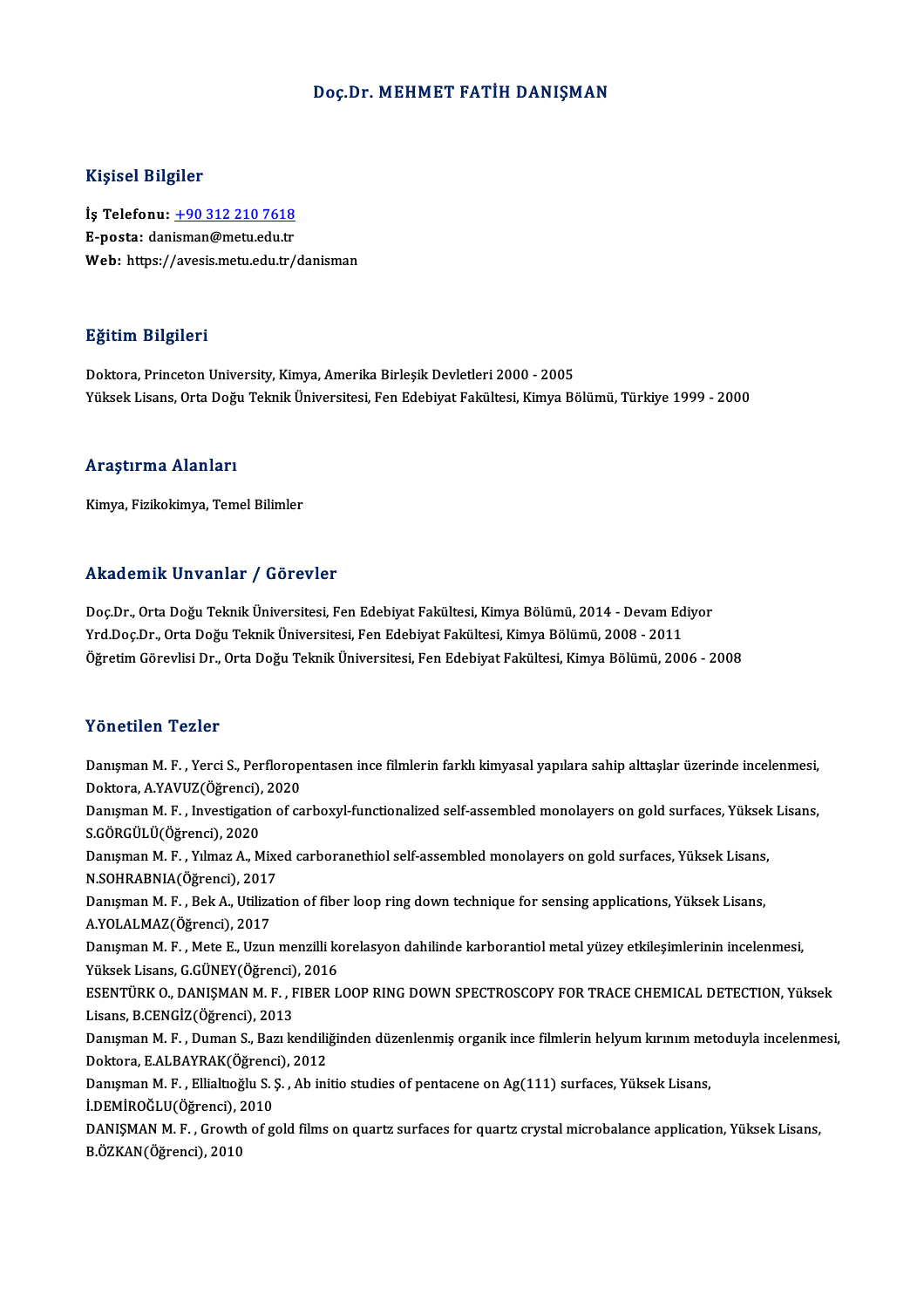## SCI, SSCI ve AHCI İndekslerine Giren Dergilerde Yayınlanan Makaleler

I. Perfluoropentacene thin films on Au(111) surfaces: Effect of kinetic energy and vibrational perties<br>Perfluorop<br>properties<br><sup>Voruz</sup> A. Dei Perfluoropentacene th<br>properties<br>Yavuz A., Danisman M. F.<br>APPLIED SUREACE SCIEN properties<br>Yavuz A., Danisman M. F.<br>APPLIED SURFACE SCIENCE, cilt.586, 2022 (SCI İndekslerine Giren Dergi) Yavuz A., Danisman M. F.<br>APPLIED SURFACE SCIENCE, cilt.586, 2022 (SCI İndekslerine Giren Dergi)<br>II. Influence of Terminal Carboxyl Groups on the Structure and Reactivity of Functionalized m-<br>Carboranathialate Self Assemble APPLIED SURFACE SCIENCE, cilt.586, 2022 (SCI İndel<br>Influence of Terminal Carboxyl Groups on the<br>Carboranethiolate Self-Assembled Monolayers<br>Caronwy D. B., Stanek L. Ayew E. Cuo H. Bestl Z. Duc Influence of Terminal Carboxyl Groups on the Structure and Reactivity of Functionalized m-<br>Carboranethiolate Self-Assembled Monolayers<br>Goronzy D. P. , Stanek J., Avery E., Guo H., Bastl Z., Dusek M., Gallup N. M. , Gun S., Carb<br>Goro<br>et al.<br>CHEN Goronzy D. P. , Stanek J., Avery E., Guo H., Bastl Z., Dusek M., Gallup N. M. , Gun S., Kucerakova I<br>et al.<br>CHEMISTRY OF MATERIALS, cilt.32, sa.15, ss.6800-6809, 2020 (SCI İndekslerine Giren Dergi)<br>Study on the Effect of C et al.<br>CHEMISTRY OF MATERIALS, cilt.32, sa.15, ss.6800-6809, 2020 (SCI Indekslerine Giren Dergi)<br>III. Study on the Effect of Chemically Different Substrates on Nucleation and Growth Mechanism of<br>Perfluoropentacene Thin Fil CHEMISTRY OF MATERIALS, cilt.32, sa.15, ss.6800-6809, 2020 (SCI Indekslerine Giren Dergi) Yavuz A., DANIŞMAN M.F. Perfluoropentacene Thin Films<br>Yavuz A., DANIŞMAN M. F.<br>JOURNAL OF PHYSICAL CHEMISTRY C, cilt.123, sa.32, ss.19610-19618, 2019 (SCI İndekslerine Giren Dergi)<br>Disarimination of shamisals via refrastive index by EE ELPD. Yavuz A., DANIŞMAN M. F.<br>JOURNAL OF PHYSICAL CHEMISTRY C, cilt.123, sa.32, ss.19610-19618<br>IV. Discrimination of chemicals via refractive index by EF-FLRD<br>Volalmaz A. Danisman M. E. Esentijuk O. IV. Discrimination of chemicals via refractive index by EF-FLRD<br>Yolalmaz A., Danışman M. F., Esentürk O. Discrimination of chemicals via refractive index by EF-FLRD<br>Yolalmaz A., Danışman M. F. , Esentürk O.<br>APPLIED PHYSICS B-LASERS AND OPTICS, cilt.125, 2019 (SCI İndekslerine Giren Dergi)<br>Looding to a Petter Understanding of Yolalmaz A., Danişman M. F., Esentürk O.<br>APPLIED PHYSICS B-LASERS AND OPTICS, cilt.125, 2019 (SCI İndekslerine Giren Dergi)<br>V. Leading to a Better Understanding of the Particle-in-a-Quantum-Corral Model<br>Agesli B. V., Atil: APPLIED PHYSICS B-LASERS AND OPTICS, cilt.125, 201<br>Leading to a Better Understanding of the Particl<br>Agcali R.Y., Atik B., Bilgen E., Karli B., DANIŞMAN M.F.<br>JOUPNAL OF CHEMICAL EDUCATION, silt 96, 82,1, 82,83 V. Leading to a Better Understanding of the Particle-in-a-Quantum-Corral Model<br>Agcali R.Y., Atik B., Bilgen E., Karli B., DANIŞMAN M. F.<br>JOURNAL OF CHEMICAL EDUCATION, cilt.96, sa.1, ss.82-88, 2019 (SCI İndekslerine Giren VI. Mixed carboranethiol self-assembled monolayers on gold surfaces Yavuz A., Sohrabnia N., Yılmaz A., Danışman M. F. Mixed carboranethiol self-assembled monolayers on gold surfaces<br>Yavuz A., Sohrabnia N., Yılmaz A., Danışman M. F.<br>APPLIED SURFACE SCIENCE, cilt.413, ss.233-241, 2017 (SCI İndekslerine Giren Dergi)<br>Intrecevity gee detection Yavuz A., Sohrabnia N., Yılmaz A., Danışman M. F.<br>APPLIED SURFACE SCIENCE, cilt.413, ss.233-241, 2017 (SCI İndekslerine G<br>VII. Intracavity gas detection with fiber loop ring down spectroscopy<br>Velalmaz A. Sadroud E. H., Dan VII. Intracavity gas detection with fiber loop ring down spectroscopy<br>Yolalmaz A., Sadroud F. H. , Danışman M. F. , Esentürk O. OPTICS COMMUNICATIONS, cilt.396, ss.141-145, 2017 (SCI İndekslerine Giren Dergi) VIII. A van der Waals DFT study of chain length dependence of alkanethiol adsorption on Au(111): OPTICS COMMUNICATIONS, cilt.396, s<br>A van der Waals DFT study of chemisorption<br>physisorption vs. chemisorption<br>Mete E Yortanli M, DANISMAN M, E A van der Waals DFT study of ch<br>physisorption vs. chemisorption<br>Mete E., Yortanli M., DANIŞMAN M. F.<br>physical Chemistey Chemical Ph physisorption vs. chemisorption<br>Mete E., Yortanli M., DANIŞMAN M. F.<br>PHYSICAL CHEMISTRY CHEMICAL PHYSICS, cilt.19, sa.21, ss.13756-13766, 2017 (SCI İndekslerine Giren Dergi)<br>Study of the belium gress sestien of unsummetris Mete E., Yortanli M., DANIŞMAN M. F.<br>PHYSICAL CHEMISTRY CHEMICAL PHYSICS, cilt.19, sa.21, ss.13756-13766, 2017 (SCI İndekslerine Giren Dergi)<br>IX. Study of the helium cross-section of unsymmetric disulfide self-assembled mo PHYSICAL CHEMISTRY CHEMICAL PHYSICS, cilt.19, sa.21,<br>Study of the helium cross-section of unsymmetric<br>ALBAYRAK E., KARABUĞA Ş., Bracco G., DANIŞMAN M. F.<br>APPLIED SUPEACE SCIENCE, gilt 200, ss.292, 299, 2016. (S Study of the helium cross-section of unsymmetric disulfide self-assembled n<br>ALBAYRAK E., KARABUĞA Ş., Bracco G., DANIŞMAN M. F.<br>APPLIED SURFACE SCIENCE, cilt.390, ss.283-288, 2016 (SCI İndekslerine Giren Dergi)<br>A uan der W ALBAYRAK E., KARABUĞA Ş., Bracco G., DANIŞMAN M. F.<br>APPLIED SURFACE SCIENCE, cilt.390, ss.283-288, 2016 (SCI İndekslerine Giren Dergi)<br>X. A van der Waals density functional investigation of carboranethiol self-assemble APPLIED SURFACE SCIENCE, cilt.390, ss.283-288, 2016 (SCI Indekslerine Giren Dergi)<br>A van der Waals density functional investigation of carboranethiol self-asse<br>Au(111)<br>Mete E., YILMAZ A., DANIŞMAN M. F. A van der Waals density function<br>Au(111)<br>Mete E., YILMAZ A., DANIŞMAN M. F.<br>PHYSICAL CHEMISTRY CHEMICAL PI Au(111)<br>Mete E., YILMAZ A., DANIŞMAN M. F.<br>PHYSICAL CHEMISTRY CHEMICAL PHYSICS, cilt.18, sa.18, ss.12920-12927, 2016 (SCI İndekslerine Giren Dergi)<br>Dianonajan Connected DET Study of Bentagene Thin Eilme en Elet and Visinel XI. Dispersion Corrected DFT Study of Pentacene Thin Films on Flat and Vicinal Au(111) Surfaces PHYSICAL CHEMISTRY CH<br>Dispersion Corrected L<br>METE E., DANIŞMAN M. F.<br>JOUPNAL OF PHYSICAL CH Dispersion Corrected DFT Study of Pentacene Thin Films on Flat and Vicinal Au(111) Surfa<br>METE E., DANIŞMAN M.F.<br>JOURNAL OF PHYSICAL CHEMISTRY C, cilt.119, sa.7, ss.3596-3604, 2015 (SCI İndekslerine Giren Dergi)<br>Investigati METE E., DANIŞMAN M. F.<br>JOURNAL OF PHYSICAL CHEMISTRY C, cilt.119, sa.7, ss.3596-3604, 2015 (SCI indekslerine Giren Dergi)<br>XII. Investigation of the deposition and thermal behavior of striped phases of unsymmetric disulfid JOURNAL OF PHYSICAL CHEMISTRY C, cilt.119, sa.7, ss.3596-3604, 2015 (SCI Indekslerine Giren Der Investigation of the deposition and thermal behavior of striped phases of unsymmetric<br>self-assembled monolayers on Au(111): Th Investigation of the deposition and thermal behav<br>self-assembled monolayers on Au(111): The case<br>ALBAYRAK E., KARABUĞA Ş., Bracco G., DANIŞMAN M. F.<br>JOUPMAL OF CHEMICAL PHYSICS silt 142 sa 1 2015 (SC self-assembled monolayers on Au(111): The case of 11-hydroxyundecyl decyl disulfide<br>ALBAYRAK E., KARABUĞA Ş., Bracco G., DANIŞMAN M. F.<br>JOURNAL OF CHEMICAL PHYSICS, cilt.142, sa.1, 2015 (SCI İndekslerine Giren Dergi) ALBAYRAK E., KARABUĞA Ş., Bracco G., DANIŞMAN M. F.<br>JOURNAL OF CHEMICAL PHYSICS, cilt.142, sa.1, 2015 (SCI İndekslerine Giren Dergi)<br>XIII. 11-Hydroxyundecyl octadecyl disulfide self-assembled monolayers on Au(111)<br>ALBAYBAK JOURNAL OF CHEMICAL PHYSICS, cilt.142, sa.1, 2015 (SC<br>11-Hydroxyundecyl octadecyl disulfide self-assem<br>ALBAYRAK E., KARABUĞA Ş., Bracco G., DANIŞMAN M. F.<br>APPLIED SUPEACE SCIENCE, gilt.211, se 642, 647, 2014 (S 11-Hydroxyundecyl octadecyl disulfide self-assembled monolayers on Au(1:<br>ALBAYRAK E., KARABUĞA Ş., Bracco G., DANIŞMAN M. F.<br>APPLIED SURFACE SCIENCE, cilt.311, ss.643-647, 2014 (SCI İndekslerine Giren Dergi)<br>Helium diffrac ALBAYRAK E., KARABUĞA Ş., Bracco G., DANIŞMAN M. F.<br>APPLIED SURFACE SCIENCE, cilt.311, ss.643-647, 2014 (SCI İnd<br>XIV. Helium diffraction study of pentacene films on Au(111)<br>ALBAYBAY E. DANISMAN M. E APPLIED SURFACE SCIENCE, cilt.311, ss.643-647, 2014 (SCI İndekslerine Giren Dergi)<br>Helium diffraction study of pentacene films on Au(111)<br>ALBAYRAK E., DANIŞMAN M. F. APPLIED SURFACE SCIENCE, cilt.295, ss.54-58, 2014 (SCI İndekslerine Giren Dergi)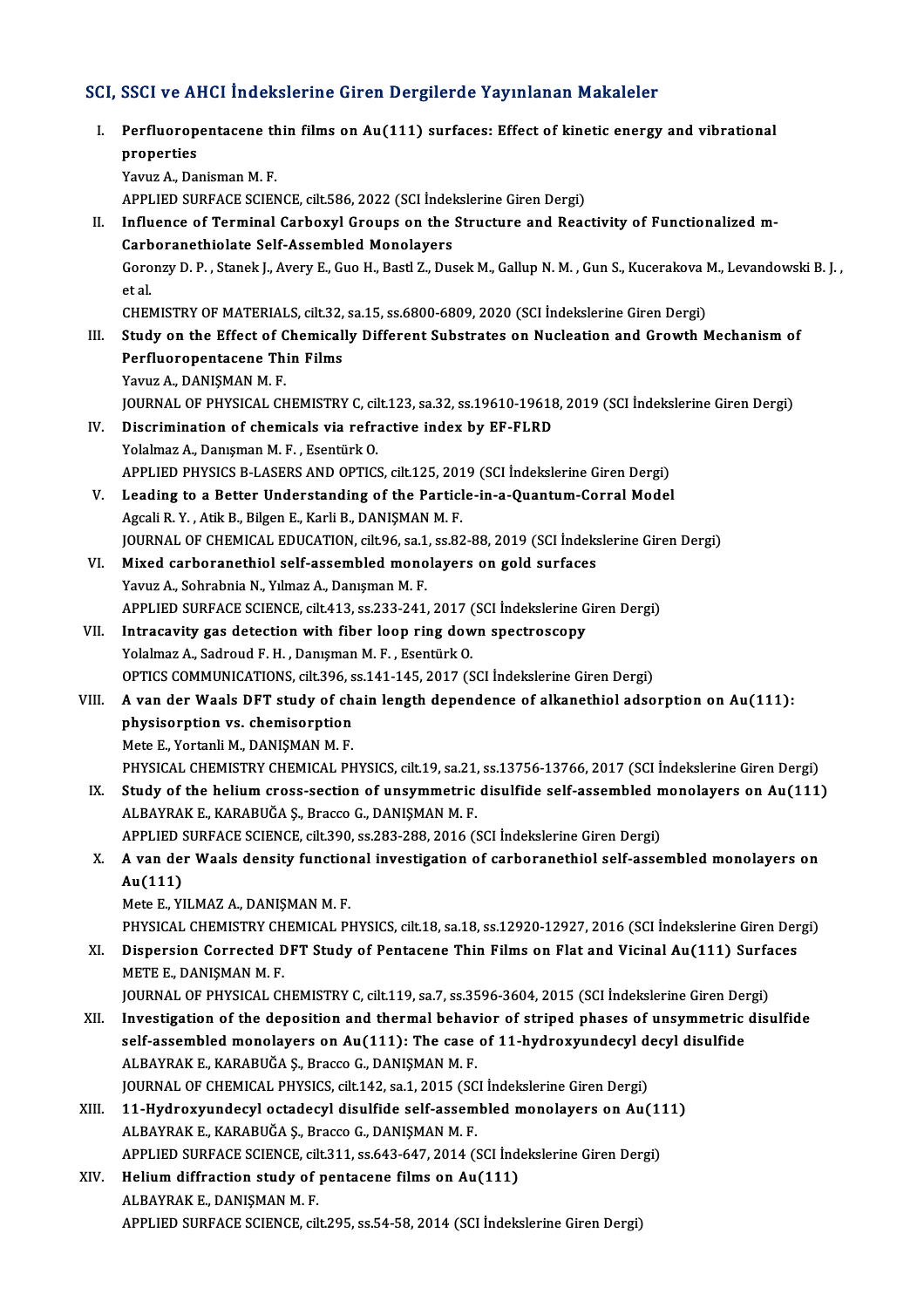| XV.    | Helium Diffraction Study of Low Coverage Phases of Mercaptoundecanol and Octadecanethiol Self-<br>Assembled Monolayers on Au(111) Prepared by Supersonic Molecular Beam Deposition |
|--------|------------------------------------------------------------------------------------------------------------------------------------------------------------------------------------|
|        | ALBAYRAK E., DANIŞMAN M.F.                                                                                                                                                         |
|        | JOURNAL OF PHYSICAL CHEMISTRY C, cilt.117, sa.19, ss.9801-9811, 2013 (SCI Indekslerine Giren Dergi)                                                                                |
| XVI.   | Helium atom diffraction study of low coverage phases of decanethiol self-assembled monolayers                                                                                      |
|        | prepared by supersonic molecular beam deposition                                                                                                                                   |
|        | Albayrak E., DUMAN S., Bracco G., DANIŞMAN M.F.                                                                                                                                    |
|        | APPLIED SURFACE SCIENCE, cilt.268, ss.98-102, 2013 (SCI İndekslerine Giren Dergi)                                                                                                  |
| XVII.  | Influence of Steps on the Tilting and Adsorption Dynamics of Ordered Pentacene Films on Vicinal                                                                                    |
|        | Ag(111) Surfaces                                                                                                                                                                   |
|        | METE E., Demiroglu I., Albayrak E., Bracco G., Elliatioglu S., DANISMAN M. F.                                                                                                      |
|        | JOURNAL OF PHYSICAL CHEMISTRY C, cilt.116, sa.36, ss.19429-19433, 2012 (SCI İndekslerine Giren Dergi)                                                                              |
| XVIII. | Simultaneous detection of surface coverage and structure of krypton films on gold by helium atom                                                                                   |
|        | diffraction and quartz crystal microbalance techniques                                                                                                                             |
|        | DANISMAN M F, Ozkan B.                                                                                                                                                             |
|        | REVIEW OF SCIENTIFIC INSTRUMENTS, cilt.82, sa.11, 2011 (SCI Indekslerine Giren Dergi)                                                                                              |
| XIX.   | Pentacene Multilayers on Ag(111) Surface                                                                                                                                           |
|        | METE E., Demiroglu I., DANIŞMAN M. F., Ellialtioglu S.                                                                                                                             |
|        | JOURNAL OF PHYSICAL CHEMISTRY C, cilt.114, sa.6, ss.2724-2729, 2010 (SCI Indekslerine Giren Dergi)                                                                                 |
| XX.    | Simultaneous detection of surface coverage by helium atom diffraction and quartz crystal                                                                                           |
|        | microbalance techniques                                                                                                                                                            |
|        | DANIŞMAN M. F., Scoles G.                                                                                                                                                          |
|        | ABSTRACTS OF PAPERS OF THE AMERICAN CHEMICAL SOCIETY, cilt.237, 2009 (SCI İndekslerine Giren Dergi)                                                                                |
| XXI.   | Organosilane self-assembled monolayer growth from supercritical carbon dioxide in                                                                                                  |
|        | microstructured optical fiber capillary arrays                                                                                                                                     |
|        | Danisman M. F., Calkins J. A., Sazio P. J. A., Allara D. L., Badding J. V.                                                                                                         |
|        | LANGMUIR, cilt 24, sa 7, ss 3636-3644, 2008 (SCI İndekslerine Giren Dergi)                                                                                                         |
| XXII.  | Growth of pentacene on Ag(111) surface: A NEXAFS study                                                                                                                             |
|        | Pedio M., Doyle B., Mahne N., Giglia A., Borgatti F., Nannarone S., Henze S. K. M., Temirov R., Tautz F. S., Casalis L., et                                                        |
|        | al.                                                                                                                                                                                |
|        | APPLIED SURFACE SCIENCE, cilt.254, sa.1, ss.103-107, 2007 (SCI Indekslerine Giren Dergi)                                                                                           |
| XXIII. | Structure of a CH3S monolayer on Au(111) solved by the interplay between molecular dynamics                                                                                        |
|        | calculations and diffraction measurements                                                                                                                                          |
|        | Mazzarello R., Cossaro A., Verdini A., Rousseau R., Casalis L., Danisman M. F., Floreano L., Scandolo S., Morgante A.,                                                             |
|        | Scoles G.                                                                                                                                                                          |
|        | PHYSICAL REVIEW LETTERS, cilt.98, sa.1, 2007 (SCI Indekslerine Giren Dergi)                                                                                                        |
| XXIV.  | Supersonic molecular beam deposition of pentacene thin films on two $Ag(111)$ surfaces with                                                                                        |
|        | different step densities                                                                                                                                                           |
|        | Danisman M. F., Casalis L., Scoles G.                                                                                                                                              |
|        | PHYSICAL REVIEW B, cilt 72, sa 8, 2005 (SCI Indekslerine Giren Dergi)                                                                                                              |
| XXV.   | Bonding self-assembled, compact organophosphonate monolayers to the native oxide surface of                                                                                        |
|        | silicon                                                                                                                                                                            |
|        | Hanson E., Schwartz J., Nickel B., Koch N., Danisman M. F.                                                                                                                         |
|        | JOURNAL OF THE AMERICAN CHEMICAL SOCIETY, cilt.125, sa.51, ss.16074-16080, 2003 (SCI İndekslerine Giren                                                                            |
|        | Dergi)                                                                                                                                                                             |
| XXVI.  | Transition structures and energetics for the Cope rearrangement of cis-1,2-divinylcyclopropane: an                                                                                 |
|        | ab initio study                                                                                                                                                                    |
|        | Zora M., Ozkan I., Danisman M.                                                                                                                                                     |
|        | JOURNAL OF MOLECULAR STRUCTURE-THEOCHEM, cilt.636, ss.9-13, 2003 (SCI İndekslerine Giren Dergi)                                                                                    |
| XXVII. | Hyperthermal molecular beam deposition of highly ordered organic thin films                                                                                                        |
|        | Casalis L., Danisman M. F., Nickel B., Bracco G., Toccoli T., Iannotta S., Scoles G.                                                                                               |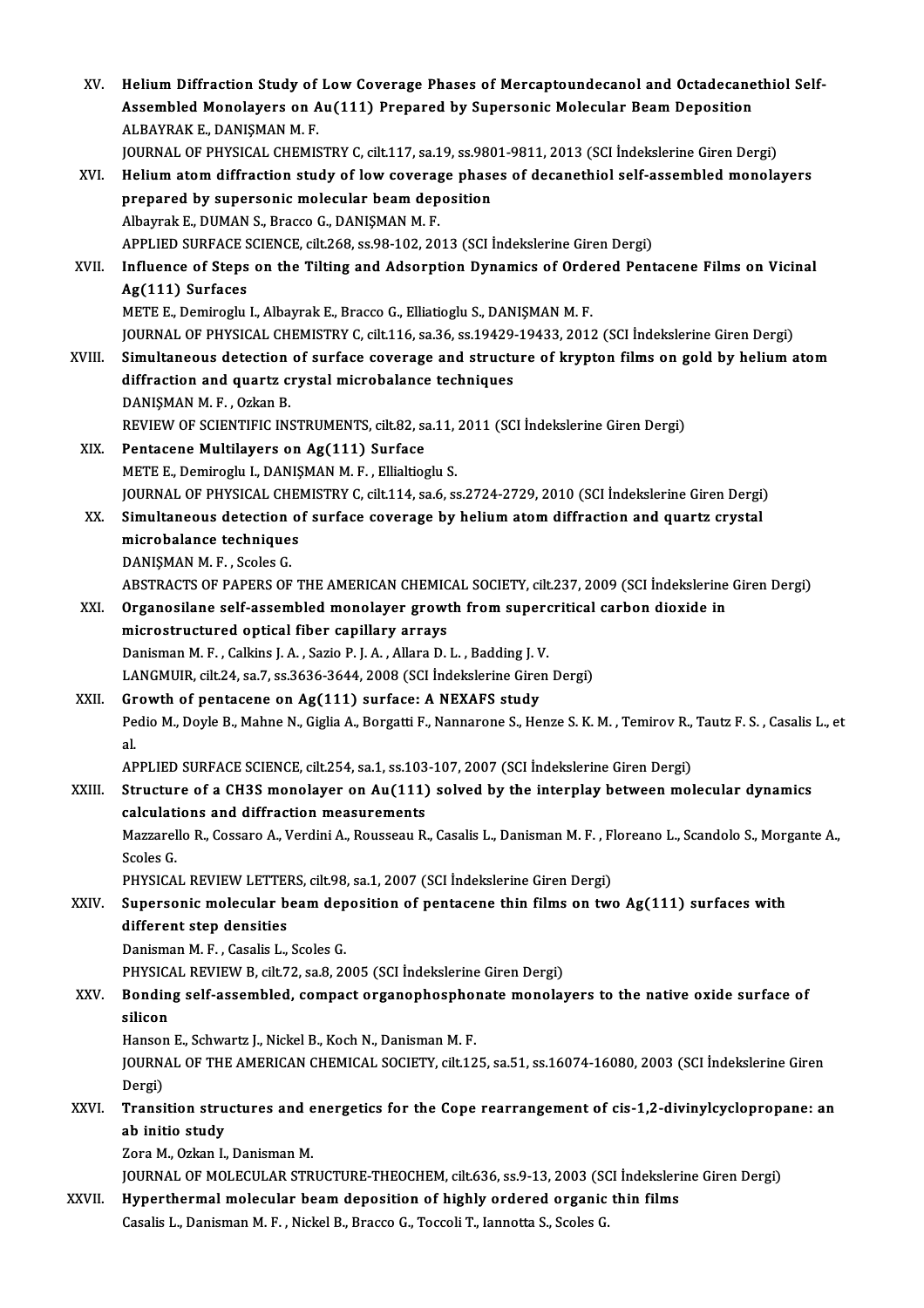PHYSICAL REVIEW LETTERS, cilt.90, sa.20, 2003 (SCI İndekslerine Giren Dergi)<br>Structural investigation of manalayars prepared by deposition of (CH)

XXVIII. Structural investigation of monolayers prepared by deposition of (CH3S)(2) on the (111) face of single-crystal gold PHYSICAL REVIEW LI<br>Structural investige<br>single-crystal gold<br>Donisman M-E - Casa

Danisman M.F., Casalis L., Bracco G., Scoles G.

JOURNAL OF PHYSICAL CHEMISTRY B, cilt.106, sa.45, ss.11771-11777, 2002 (SCI İndekslerine Giren Dergi)

# 100knal or Phrsical ChemisTRT B, cit.106, sa.45, ss.11771-11777, 2002 (Schiff<br>Hakemli Kongre / Sempozyum Bildiri Kitaplarında Yer Alan Yayınlar

- akemli Kongre / Sempozyum Bildiri Kitap<br>I. Perfluoropentacene Films on Metal Surfaces I. Perfluoropentacene Films on Metal Surfaces<br>DANISMAN M.F., Yavuz A. NanoTr-13,22 -25Ekim2017 DANIŞMAN M. F., Yavuz A.<br>NanoTr-13, 22 - 25 Ekim 2017<br>II. Construction of a New Multi-technique Helium Diffraction System<br>DANISMAN M. E. Yavug A. Prassa C
- NanoTr-13, 22 25 Ekim 2017<br>Construction of a New Multi-tech<br>DANIŞMAN M. F. , Yavuz A., Bracco G.<br>NanoTr 12, 22, ...25 Ekim 2017 Construction of a New Mult<br>DANIŞMAN M. F. , Yavuz A., Bra<br>NanoTr-13, 22 - 25 Ekim 2017<br>Au (111), vüzeyler üzeyinde DANIŞMAN M. F. , Yavuz A., Bracco G.<br>NanoTr-13, 22 - 25 Ekim 2017<br>III. Au(111) yüzeyler üzerinde alkantiyol filmlerin van der Waals DFT metoduyla incelenmesi
- METE E., Yortanlı M., DANIŞMAN M.F. Au(111) yüzeyler üzerinde alkantiyol filmlerin van d<br>METE E., Yortanlı M., DANIŞMAN M. F.<br>3. Hesaplamalı Kimya KOngresi, Türkiye, 12 - 14 Ekim 2017<br>Av(111) yüzeylen üzeninde PEP filmlerin kanaktariye METE E., Yortanlı M., DANIŞMAN M. F.<br>3. Hesaplamalı Kimya KOngresi, Türkiye, 12 - 14 Ekim 2017<br>IV. Au(111) yüzeyler üzerinde PFP filmlerin karakterizasyonu<br>DANISMAN M. E. Youwa A. Brasso G
- 3. Hesaplamalı Kimya KOngresi, Türki<br>Au(111) yüzeyler üzerinde PFP f<br>DANIŞMAN M. F. , Yavuz A., Bracco G.<br>29. Ulucal Kimya Kongresi, Türkiye 14 Au(111) yüzeyler üzerinde PFP filmlerin karakte<br>DANIŞMAN M. F. , Yavuz A., Bracco G.<br>29. Ulusal Kimya Kongresi, Türkiye, 10 - 14 Eylül 2017<br>Carboranathiol self assembled manalayers on gr DANIŞMAN M. F. , Yavuz A., Bracco G.<br>29. Ulusal Kimya Kongresi, Türkiye, 10 - 14 Eylül 2017<br>V. Carboranethiol self-assembled monolayers on gold surfaces
- Sohrabnia N., Yavuz A., YILMAZ A., DANIŞMAN M. F. Carboranethiol self-assembled monolayers on gold surfaces<br>Sohrabnia N., Yavuz A., YILMAZ A., DANIŞMAN M. F.<br>253rd National Meeting of the American-Chemical-Society (ACS) on Advanced Materials, Technologies, Systems,<br>and Pr Sohrabnia N., Yavuz A., YILMAZ A., DANIŞMAN M. F.<br>253rd National Meeting of the American-Chemical-Society (ACS) on<br>and Processes, San-Francisco, Kostarika, 2 - 06 Nisan 2017, cilt.253<br>Perfluerenentasene films en geld surfa 253rd National Meeting of the American-Chemical-Society (ACS) on Advanced Materials, Technologies, Sy<br>and Processes, San-Francisco, Kostarika, 2 - 06 Nisan 2017, cilt.253<br>VI. Perfluoropentacene films on gold surfaces grown
- and Processes, San-Francisco, Kostarika, 2 06 Nis.<br>Perfluoropentacene films on gold surfaces gi<br>Yavuz A., Sohrabnia N., Bracco G., DANIŞMAN M. F.<br>252rd National Meeting of the American Chemical. Perfluoropentacene films on gold surfaces grown by supersonic molecular beam deposition<br>Yavuz A., Sohrabnia N., Bracco G., DANIŞMAN M. F.<br>253rd National Meeting of the American-Chemical-Society (ACS) on Advanced Materials, Yavuz A., Sohrabnia N., Bracco G., DANIŞMAN M. F.<br>253rd National Meeting of the American-Chemical-Society (ACS) on Advanced Materials, Technologies, Systems,<br>and Processes, San-Francisco, Kostarika, 2 - 06 Nisan 2017, cilt 253rd National Meeting of the American-Chemical-Society (ACS) on Advanced Materials, Technologie<br>and Processes, San-Francisco, Kostarika, 2 - 06 Nisan 2017, cilt.253<br>VII. ORGANİK İNCE FİLMLERİN DENEYSEL VE HESAPLAMALI
- and Processes, Sa<br><mark>ORGANİK İNCE</mark><br>DANIŞMAN M. F.<br>TÜRA GERİR YU I DANIŞMAN M. F.<br>TÜBA-GEBİP YILLIK DEĞERLENDİRME TOPLANTISI VE AKADEMİ KONFERANSI, Türkiye, 14 - 16 Ekim 2016 DANIŞMAN M. F.<br>TÜBA-GEBİP YILLIK DEĞERLENDİRME TOPLANTISI VE AKADEMİ KONFERANSI, T<br>VIII. CHEMICAL DETECTION WITH FIBER LOOP RING DOWN SPECTROSCOPY<br>Valalmaz A. Hanifahnaur E. ESENTÜRK O. DANISMAN M. E

## TÜBA-GEBİP YILLIK DEĞERLENDİRME TOPLANTISI VE AKA<br>CHEMICAL DETECTION WITH FIBER LOOP RING DOW<br>Yolalmaz A., Hanifehpour F., ESENTÜRK O., DANIŞMAN M. F.<br>Furonean Naturali on Nau Sansing Technologies for Air Bo CHEMICAL DETECTION WITH FIBER LOOP RING DOWN SPECTROSCOPY<br>Yolalmaz A., Hanifehpour F., ESENTÜRK O., DANIŞMAN M. F.<br>European Network on New Sensing Technologies for Air-Pollution Control and EnvironmentalSustainabilitySixth Yolalmaz A., Hanifehpour F., ESENTÜ<br>European Network on New Sensing<br>Scientific Meeting, 5 - 07 Ekim 2016<br>Eiher Jeen ring down spectrome European Network on New Sensing Technologies for Air-Pollution Control and EnvironmentalSus<br>Scientific Meeting, 5 - 07 Ekim 2016<br>IX. Fiber loop ring down spectrometer optical based sensor for trace chemical detection<br>Volal

- Scientific Meeting, 5 07 Ekim 2016<br>Fiber loop ring down spectrometer optical based sen<br>Yolalmaz A., ESENTÜRK O., DANIŞMAN M. F. , Hanifehpour F.<br>14th UNSTA School 11 15 Nison 2016 Fiber loop ring down spectrometer<br>Yolalmaz A., ESENTÜRK O., DANIŞMAN M<br>14th IUVSTA School, 11 - 15 Nisan 2016<br>PEP filmlerin karakterizesyony isin Yolalmaz A., ESENTÜRK O., DANIŞMAN M. F. , Hanifehpour F.<br>14th IUVSTA School, 11 - 15 Nisan 2016<br>X. PFP filmlerin karakterizasyonu için yeni bir helyum kırınım sisteminin kurulumu<br>YAVIIZ A. DANISMAN M. F
- 14th IUVSTA School, 11 15 Nisan 2016<br>PFP filmlerin karakterizasyonu için yeni bir helyum kırın<br>YAVUZ A., DANIŞMAN M. F.<br>IV. YUKPOP International Vacuum Workshop, 28 30 Mart 2016 PFP filmlerin karakterizasyonu için yeni bir helyum kırını<br>YAVUZ A., DANIŞMAN M. F.<br>IV. YUKPOP International Vacuum Workshop, 28 - 30 Mart 2016<br>A Dongity Eunstional Theory Investigation of Carboranetl
- YAVUZ A., DANIŞMAN M. F.<br>IV. YUKPOP International Vacuum Workshop, 28 30 Mart 2016<br>XI. A Density Functional Theory Investigation of CarboranethiolSelf Assembled Monolayers on Au 111<br>XII MAZ A. METE E. DANISMAN M. F. IV. YUKPOP International Vacuum Wo<br>A Density Functional Theory Inve<br>YILMAZ A., METE E., DANIŞMAN M. F.<br>American Chemical Seciety National M A Density Functional Theory Investigation of Carboranet<br>YILMAZ A., METE E., DANIŞMAN M. F.<br>American Chemical Society National Meeting, 13 - 17 Mart 2016<br>Theoratical investigation of carboranethiols on gold 111 YILMAZ A., METE E., DANIŞMAN M. F.<br>American Chemical Society National Meeting, 13 - 17 Mart 2016<br>XII. Theoretical investigation of carboranethiols on gold 111 surface<br>METE E. CÜLDEN C. VILMAZ A. DANISMAN M. E.
	-
- American Chemical Society National Meeting, 13 17 Mart 2016<br>Theoretical investigation of carboranethiols on gold 111 surf<br>METE E., GÜLDEN G., YILMAZ A., DANIŞMAN M. F.<br>European Conference on Surface Science, 30 Ağustos -Theoretical investigation of carboranethiols on gold 111 surf<br>METE E., GÜLDEN G., YILMAZ A., DANIŞMAN M. F.<br>European Conference on Surface Science, 30 Ağustos - 04 Eylül 2015<br>Europimental investigation of Gold 111 surface
- METE E., GÜLDEN G., YILMAZ A., DANIŞMAN M. F.<br>European Conference on Surface Science, 30 Ağustos 04 Eylül 2015<br>XIII. Experimental investigation of Gold 111 surface modified withCarboranthiol self assembled<br>monolower European Co<br><mark>Experiment</mark><br>monolayer<br><sup>VAVU7</sup> A SC Experimental investigation of Gold 111 surface<br>monolayer<br>YAVUZ A., SOHRABNIA N., YILMAZ A., DANIŞMAN M. F.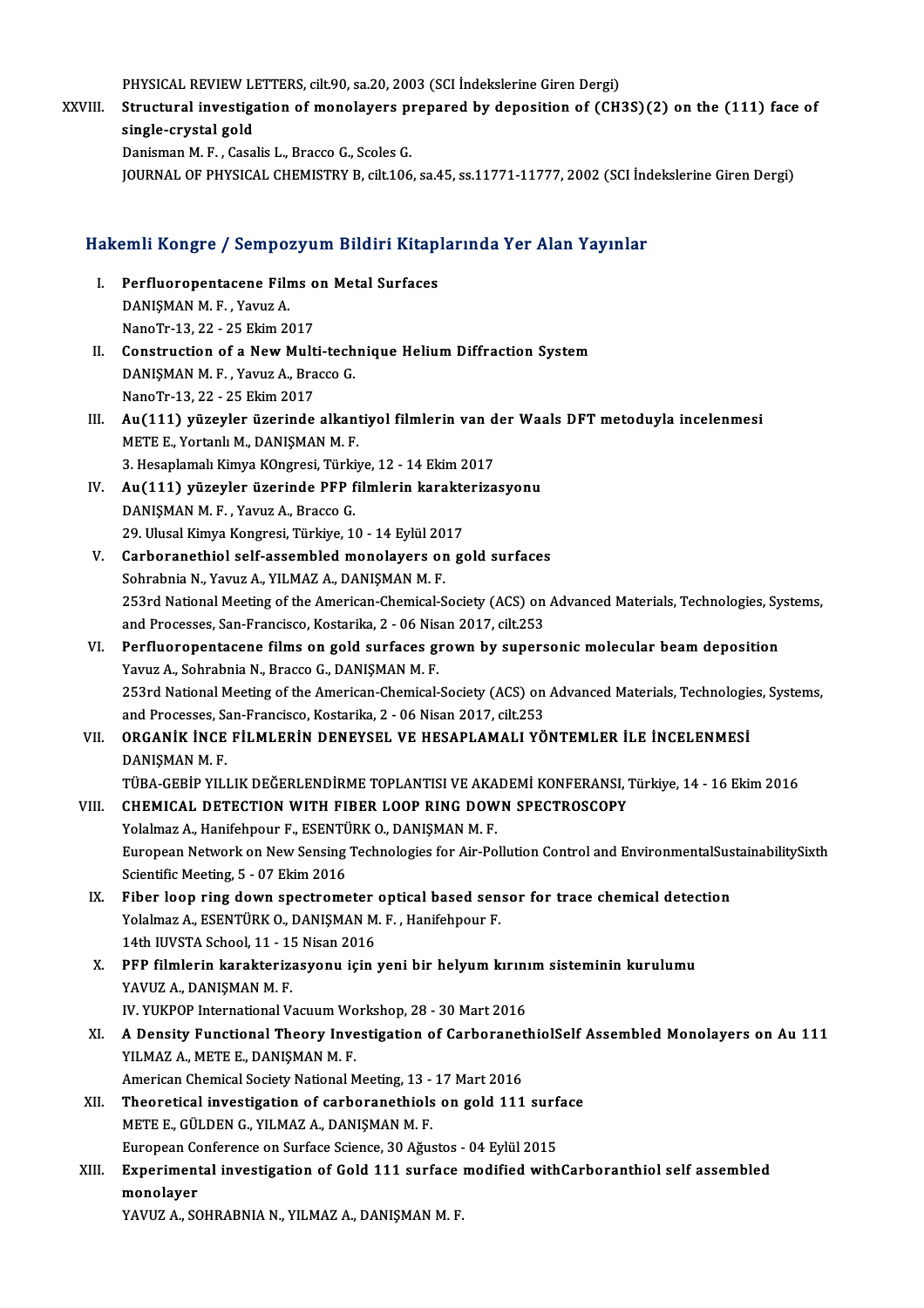9th International Physics Conference of the Balkan Physical Union, 24 - 27 Ağustos 2015<br>Theoratical Investigation of Cold 111 Surfaces Modified with CarboranethialSc

|        | 9th International Physics Conference of the Balkan Physical Union, 24 - 27 Ağustos 2015       |
|--------|-----------------------------------------------------------------------------------------------|
| XIV.   | Theoretical Investigation of Gold 111 Surfaces Modified with CarboranethiolSelf Assembled     |
|        | Monolayers                                                                                    |
|        | METE E., YAVUZ A., ASHIROV T., GUNEY G., YILMAZ A., DANIŞMAN M. F.                            |
|        | 9th International Physics Conference of the Balkan Physical Union, 24 - 27 Ağustos 2015       |
| XV.    | Thermal behavior of an unsymmetric disulfide self assembled on Au 111 11 hydroxyundecyl decyl |
|        | disulfide                                                                                     |
|        | GİANANGELO B., ALBAYRAK E., KARABUĞA Ş., DANIŞMAN M. F.                                       |
|        | 14th European Conference on Organized Films, 29 Haziran - 02 Temmuz 2015                      |
| XVI.   | Theoretical Investigation of Gold 111 Surface Modified with Carboranethiol Self Assembled     |
|        | Monolayers                                                                                    |
|        | YILMAZ A., DANIŞMAN M. F., METE E., Adem Y., Timur A., Gülden G.                              |
|        | 9th International Physics Conference of the Balkan Physical Union, 21 - 24 Nisan 2015         |
| XVII.  | Experimental Investigation of Gold 111 Surface Modified with Carboranethiol Self Assembled    |
|        | Monolayers                                                                                    |
|        | YILMAZ A., DANIŞMAN M. F., Nima S., Adem Y.                                                   |
|        | 9th International Physics Conference of the Balkan Physical Union, 21 - 24 Nisan 2015         |
| XVIII. | Pentacene thin films on flat and vicinal Au 111 surfaces                                      |
|        | DANISMAN M F, METE E, ALBAYRAK E                                                              |
|        | American Physical Society National Meeting, 1 - 06 Mart 2015                                  |
|        |                                                                                               |

## Desteklenen Projeler

Desteklenen Projeler<br>Danışman M. F. , TÜBİTAK Projesi, Düz ve Basamaklı Au 111 ve Ag 111 Yüzeyler Üzerinde Perfluoropentacene İnce<br>Filmlerin Arastırılması, 2012, 2022 *B* Bocomonon TTOJORI<br>Danışman M. F. , TÜBİTAK Projesi, Dı<br>Filmlerin Araştırılması, 2013 - 2022<br>DANISMAN M. E., CÜN S. Vülseköğr Danışman M. F. , TÜBİTAK Projesi, Düz ve Basamaklı Au 111 ve Ag 111 Yüzeyler Üzerinde Perfluoropentacene İnce<br>Filmlerin Araştırılması, 2013 - 2022<br>DANIŞMAN M. F. , GÜN S., Yükseköğretim Kurumları Destekli Proje, ALTIN YÜZE

Filmlerin Araştırılması, 2013 - 2022<br>DANIŞMAN M. F. , GÜN S., Yükseköğretim Kurumları Destekli Proje, ALTIN YÜZEY ÜZERİNDE KARBOKSİLİK<br>FONKSİYONLANDIRILMIŞ KARBORANTİYOL FİLMERİNİN KARAKTERİZASYON ÇALIŞMALARI, 2018 - 2019<br> DANIŞMAN M. F. , GÜN S., Yükseköğretim Kurumları Destekli Proje, ALTIN YÜZEY ÜZERİNDE KARBOKSİLİK ASİT İLE<br>FONKSİYONLANDIRILMIŞ KARBORANTİYOL FİLMERİNİN KARAKTERİZASYON ÇALIŞMALARI, 2018 - 2019<br>Yılmaz A., Esentürk O., Çırp FONKSİYONLANDIRILMIŞ KARBORANTİYOL FİLMERİNİN KARAKTERİZASYON ÇALIŞMALARI, 2018 - 2019<br>Yılmaz A., Esentürk O., Çırpan A., Danışman M. F. , TÜBİTAK Projesi, Metal İyonları Katkılanmış Çeşitli Borat Bileşikleri<br>Luminesan Öze Yılmaz A., Esentürk O., Çırpan A., Danışman M. F. , TÜBİTAK Projesi, Metal İyonları Katkılanmış Çeşitli Borat Bileşiklerinin<br>Luminesan Özelliklerinin Ve Metal Yüzeyler Üzerinde Oluşturulmuş Karborantiol Filmlerin İncelenme Luminesan Özelliklerinin Ve Metal Yüzeyler Üzerinde (<br>DANIŞMAN M. F. , CENGİZ B., Yükseköğretim Kurumlar<br>SEKTROSKOPİ SİSTEMİ GELİŞTİRİLMESİ, 2013 - 2013<br>DANISMAN M. E., TÜRİTAK Projesi, Muhtamal Asağıda DANIŞMAN M. F. , CENGİZ B., Yükseköğretim Kurumları Destekli Proje, ESER MALZEME TAYİNİ İÇİN FİBER RİN<br>SEKTROSKOPİ SİSTEMİ GELİŞTİRİLMESİ, 2013 - 2013<br>DANIŞMAN M. F. , TÜBİTAK Projesi, Muhtemel Aşağıdan Yukarı Kalıp Ajanı

SEKTROSKOPİ SİSTEMİ GELİŞTİRİLMESİ, 2013 - 2013<br>DANIŞMAN M. F. , TÜBİTAK Projesi, Muhtemel Aşağıdan Yukarı Kalıp Ajanı U<br>Kendiliğinden Düzenlenmiş Tek Tabakaların KDT Araştırılması, 2010 - 2013<br>DANISMAN M. E... TÜBİTAK Pro

Kendiliğinden Düzenlenmiş Tek Tabakaların KDT Araştırılması, 2010 - 2013<br>DANIŞMAN M. F. , TÜBİTAK Projesi, Ag 111 ve Au 111 Yüzeyleri Üzerinde Süpersonik Moleküler Işın Tekniğiyle Üretilen Kendiliğinden Düzenlenmiş Tek Tabakaların KDT Araştırılması, 2010 - 2013<br>DANIŞMAN M. F. , TÜBİTAK Projesi, Ag 111 ve Au 111 Yüzeyleri Üzerinde Süpersonik Moleküler Işın Tekniğiyle Üre<br>Pentacene İnce Filimlerin Kuvars Krist DANIŞMAN M. F. , TÜBİTAK F<br>Pentacene İnce Filimlerin Kuv<br>Optimizasyonu, 2007 - 2011 0ptimizasyonu, 2007 - 2011<br>Bilimsel Hakemlikler

SURFACE & COATINGS TECHNOLOGY, SCI Kapsamındaki Dergi, Ocak 2018

### Atıflar

Atıflar<br>Toplam Atıf Sayısı (WOS):838<br>b.indeksi (WOS):11 rrerrer<br>Toplam Atıf Sayısı (V<br>h-indeksi (WOS):11 h-indeksi (WOS):11<br>Ödüller